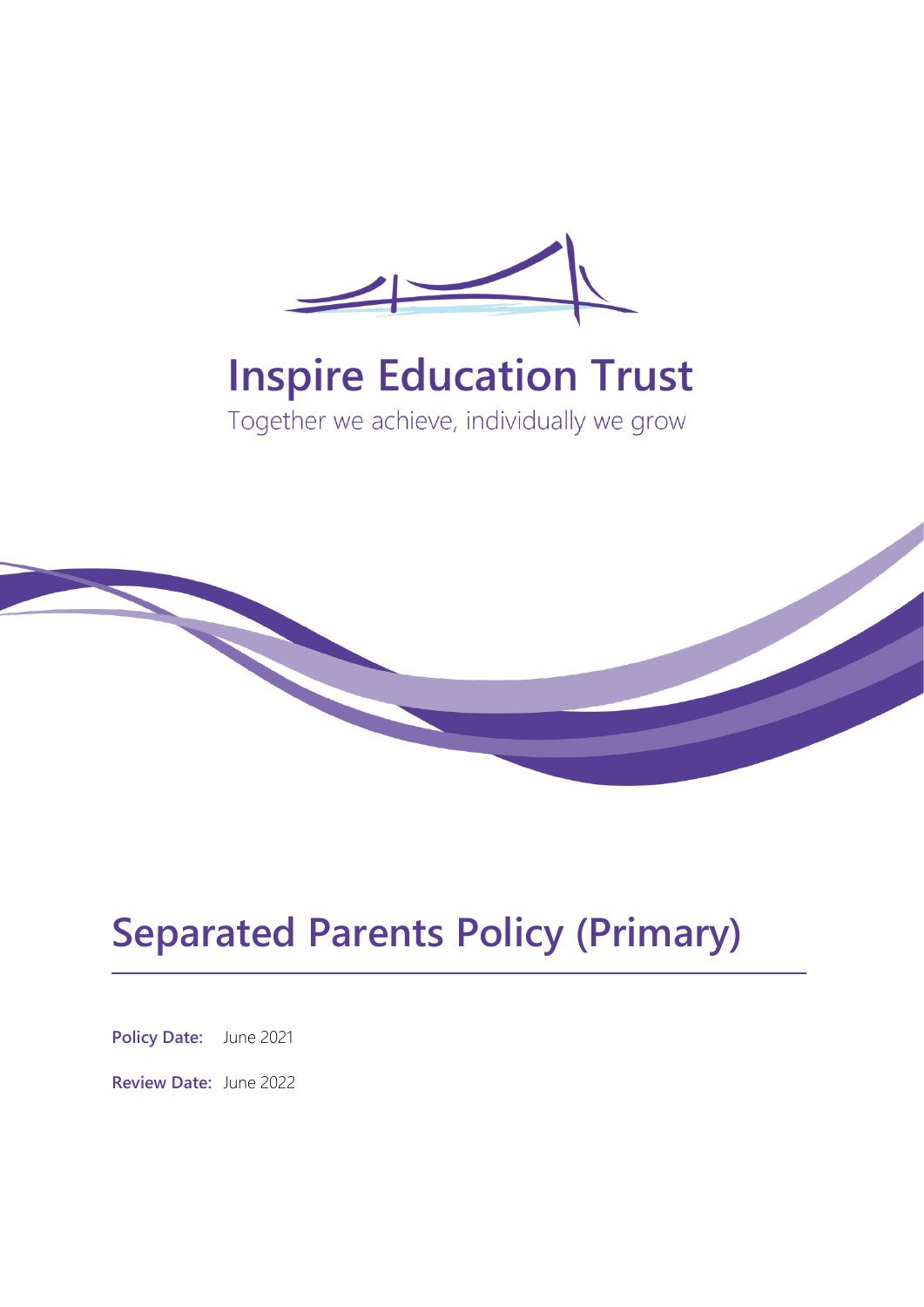# **Document History**

| Version | <b>Status</b> | Date    | Author      | <b>Summary Changes</b>                                                                                                           |
|---------|---------------|---------|-------------|----------------------------------------------------------------------------------------------------------------------------------|
| V1      |               | June 21 | Rob Darling | Page 3. Item 5. Para 3.<br>Deleted list of activities to<br>reflect whole educational<br>programme. Added the final<br>sentence. |
|         |               |         |             |                                                                                                                                  |
|         |               |         |             |                                                                                                                                  |

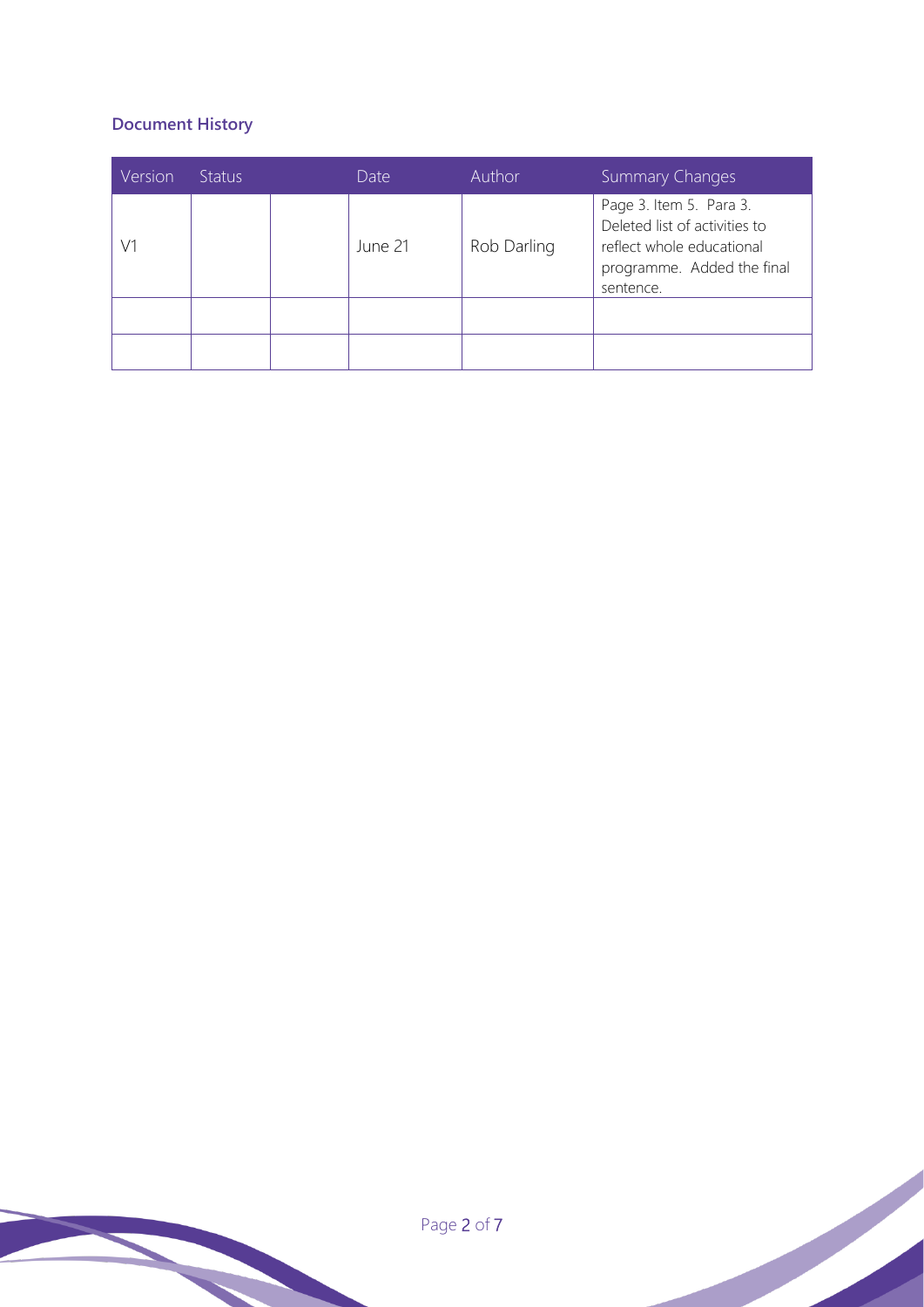# **1 Introduction**

Parental separation can lead to some parents becoming estranged from their child and losing contact with school altogether. When a parent loses contact with their child(ren), this can be traumatic for the child(ren) concerned, as they may worry about their parent's whereabouts and safety, and may blame themselves for relationship breakdown and loss of contact.

Within our MAT, we aim to maintain contact with both parents in the best interests of their children. Research and experience indicate that whenever separated parents make a concertedeffort to work well together and in partnership with school staff to support their child in theirbehaviour and learning, the negative impact on children's overall well-being and academic attainment can be reduced.

This policy aims to minimise any impact and to clarify to all parties what is expected from separated parents and what can be expected from the school and its staff.

## **2 Definition of "parent"**

The definition of a "parent" for school purposes is much wider than for any other situation. The Education Act 1996 defines a parent as:

- all natural parents, including those that are not married;
- any person who has parental responsibility but is not a natural parent, e.g. a legally appointed guardian acting in *loco parentis* or the Local Authority named in a Care Order;
- any person who has care of a child, i.e. a person with whom the child resides and who looks after the child irrespective of the relationship.

Parents, as defined above, are entitled to share in the decisions that are made about theirchild and to be treated equally by schools. In particular, these entitlements include:

- appealing against admission decisions;
- Ofsted and school-based questionnaires;
- participation in any exclusion procedure;
- attending parent meetings/school events;
- having access to school records and receiving copies of school reports, newsletters, invitations to school events, school photographs relating to their child and information about school trips.

The Local Governing Bodies recognise that while the parents of some pupils may be separated, divorced or estranged, they are still entitled to the above and this entitlement cannot be restricted without a specific court order. In particular, the school does not have the power to act on the request of one parent to restrict another.

#### **3 Parental responsibility**

The information provided to the school, either from the previous school or by the parents/carers when the child was enrolled detailing which adults have parental responsibility for the child will be presumed to be correct unless a court orderor original birth certificate proving otherwise is provided to the school. Similarly, the information provided regarding the address(es) where the child resides will be presumed tobe correct unless a court order proving otherwise is provided to the school.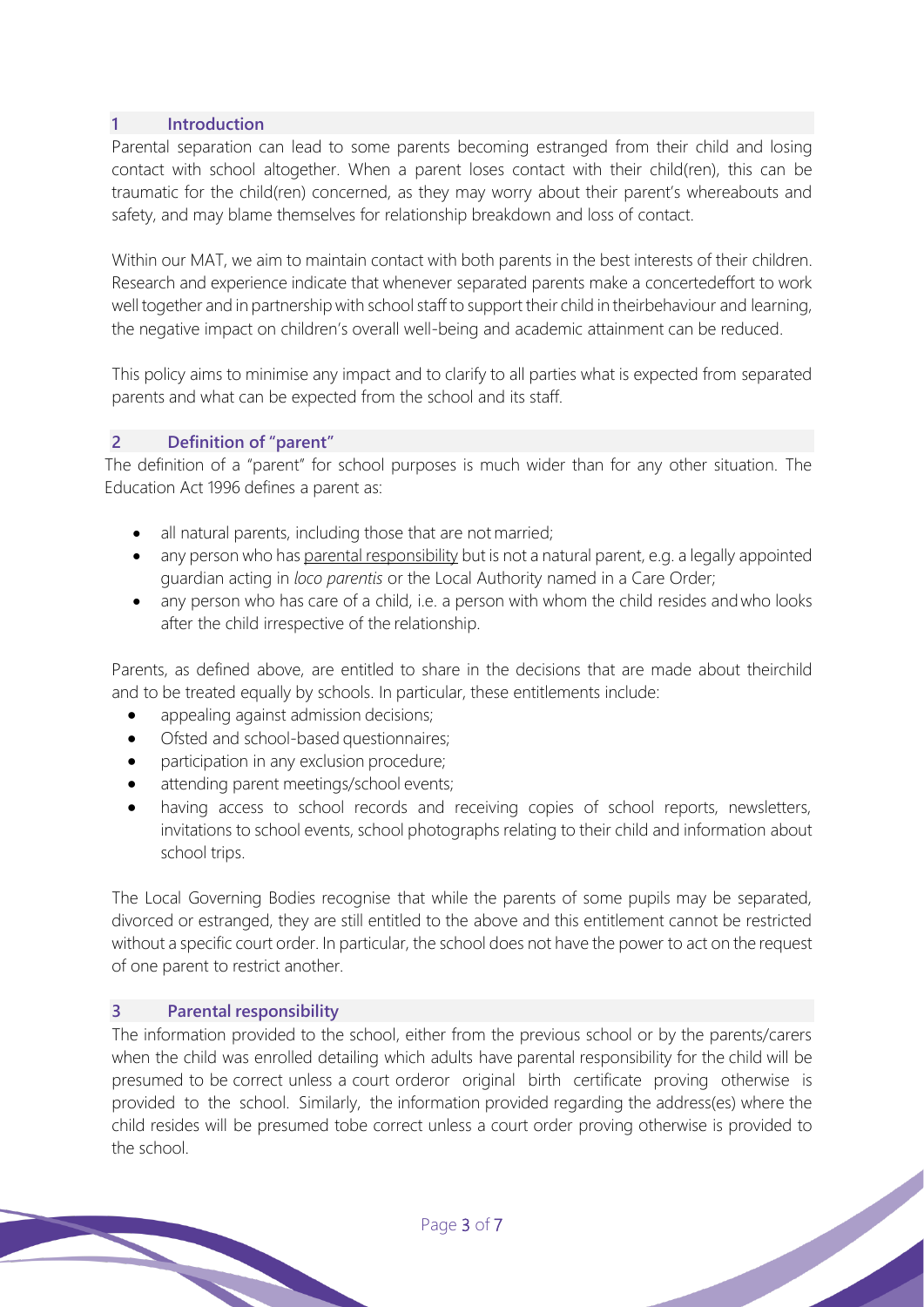## **4 Court orders**

Within our MAT, our aim is to promote the best interests of the child, working inpartnership with all parents unless otherwise directed by a court order.

Upon receipt of any Court Order restricting access to a parent the school complies with the order immediately and consults our solicitor if considered necessary. The school is only obligedto comply with an order if it is properly notified and has received a digital or paper copy for its files, and only to the extent that it relates to the school.

In the event that the school is not informed of the existence of such an order, neitherparent will have preferential rights.

Should a parent approach the school requesting to change the child's surname, bothparents will be contacted and legal advice will be obtained.

#### **5 Disputes and disagreements**

Parents are encouraged to resolve contact issues without involving the school directly. The interests of the child will always be paramount when deciding whether to accommodate a request from an estranged parent.

MAT staff will not attempt to mediate or resolve disagreements and disputes between parents. All disagreements and disputes should, wherever possible, be resolved between theparents and/or their legal representatives, rather than by the school.

If, however, parents are unable to agree with one another on decisions regarding their child's educational programme, the school – where appropriate - will arrange a meeting with all parents (preferably together, but separately if required) to assist the parents in resolving the situation. The school will reserve the right not to arrange such a meeting if there are concerns that either parents would not uphold the school Parent Code of Conduct in such a meeting.

# **6 Changes in family circumstances**

In order to safeguard thewelfare of children and maintain channels of communication betweenschool and home we ask parents to inform the school office whenever something outside school – such as a change in family circumstances – occurs so that we can sensitively support the childin school.

Many children find parental separation difficult to cope with, especially in the first few weeksand months after one or both of their natural parents have left the family home. Children may struggle to manage their feelings and emotions and this, in turn may have a detrimental impact upon their concentration, attitude, behaviour and learning. Children's punctuality and attendance can also be adversely affected.

Primary: We expect parents to update the school office whenever emergency contact details change for one or both parents and/or there is a new arrangement for collecting children at the end of the school day.

Secondary: We expect parents to update the school, via the Weduc app or by email to admin@bluecoatschool.com whenever emergency contact details change for one or both parents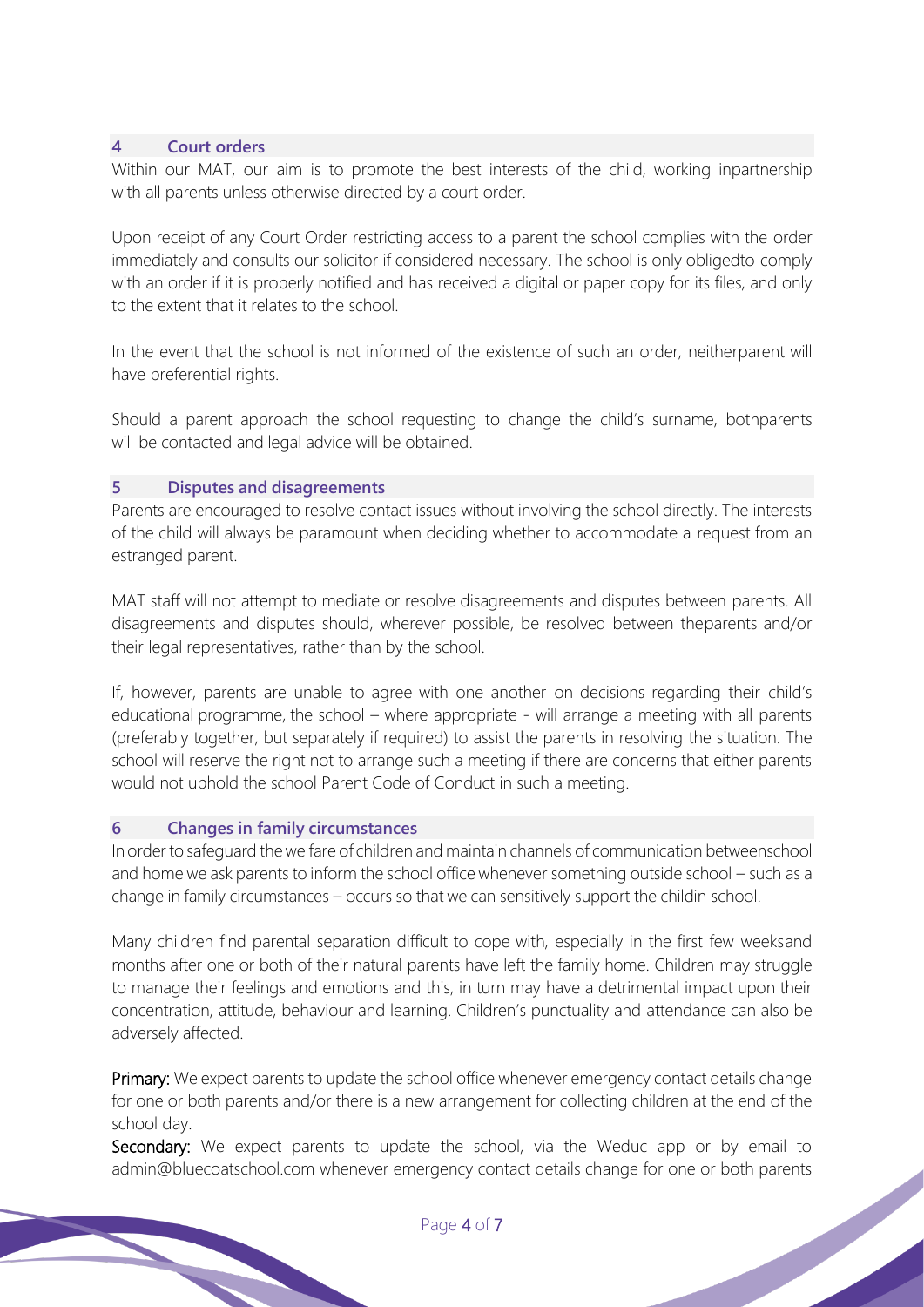and/or there is a new arrangement for collecting children in an emergency situation or in the event of a covid outbreak at the school.

We recognise the sensitivity of some situations and all staff are aware of the need for discretion and confidentiality. School staff will be informed on a strict need to know basis so that suitable support can be offered.

# **7 The release of child(ren)**

The school will release children to parents in accordance with arrangements notified to the school. If one parent seeks to remove the child from school in contravention of the notified arrangements, and the parent to whom the child would normally be released has not consented,the following steps will be followed:

- The Headteacher or Designated Deputy/Assistant Head (primary)/Safeguarding Lead (secondary) will meet with the parent seeking to remove the child and, in her/his presence, telephone the parent to whom thechild would normally be released and explain the request.
- If the parent to whom the child would normally be released agrees, the child may be released and the records will reflect that the permission was granted orally.
- In the event that the parent to whom the child would normally be released to cannot be reached, the Headteacher or staff member dealing with the issue may make a decision based upon all relevant information available to her/him.
- The Headteacher or staff member may have to refuse permission if consent cannot be obtained.
- During any discussion or communication with parents, the child will be supervised by an appropriate member of school staff in a separate room.
- In extreme circumstances if there is a belief that a possible abduction of the child mayoccur or if the parent is disruptive, the Police should be notified immediately.

# **8 Access to school information**

Primary: All key school information is available on our school's websites (all parents are invited to makeregular use of the school's website as it contains all backdated newsletters and has a range of information and links). Parents may receive information via email and/or text.

Secondary: All key school information is available on our school's websites and Weduc app (all parents are asked to make regular use of the Weduc app as it contains all backdated newsletters and has a range of information and links). Parents may receive information via Weduc app message email and/or text.

For parents who do *not* have access to the Internet, alternatively, paper copies ofcommunications may be requested from the school office.

# **9 Communication between school and separated parents - Primary**

Newsletters and general school updates are sent via email and/or text to all parents for whom we have up-to-date contact details. These updates contain all the main class/school events, including productions, sports days, parents' evenings and class trips. A termly Diary Sheet goes out to parents and is uploaded to school websites. Consent for school trips will be requiredfrom either parent on the condition that they have parental responsibility.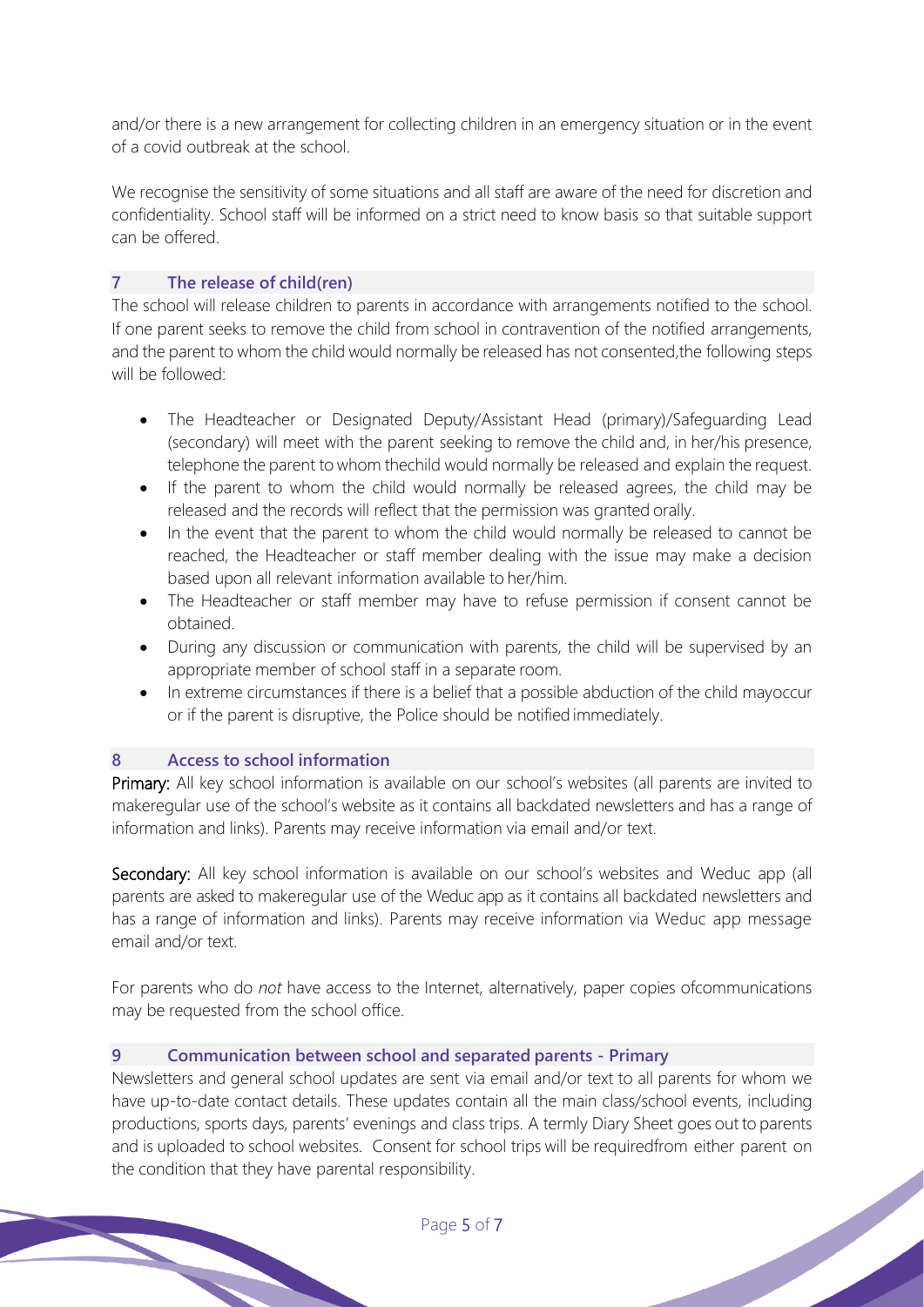Whenever paper letters are sent home with children they are freely accessible to all on request and if relevant uploaded onto the school websites.

The school office is able to deal with separate requests for school photographs and tickets for performances made by separated, divorced or estranged parents who have parental responsibility.

In all circumstances, we aim to maintain our open-door policy with all parents. Class teachersand/or the Headteacher will be available by appointment to discuss any issues.

#### **9 Communication between school and separated parents - Secondary**

Newsletters and general school updates are sent via the Weduc app to all parents Priority 1 parents/carers for whomwe have up-to-date contact details. These updates contain all the main school events, including productions, sports days, parents' evenings and trips. Consent for school trips and vaccinations will be required from either parent on the condition that they have parental responsibility.

In all circumstances, we aim to maintain our open-door policy with all parents.

## **10 Medical Treatment –**

Primary: When a child requires medical treatment, parents will be contacted in theorder listed on the Data Collection form agreed at the beginning of the year.

Secondary: When a child requires medical treatment, parents will be contacted in theorder listed on SIMS (which is also available in the Weduc app.

#### **11 Parents' evening appointments**

Primary: Whenever requested, we will offer separate parents' evening appointments for separated,divorced or estranged parents who have parental responsibility.

Secondary: Whenever requested, we can offer separate parents' evening appointments for separated,divorced or estranged parents who have parental responsibility, via our School Cloud app.

#### **12 Written pupil reports**

Primary: Any person who has parental responsibility for a child has the right to receive a written progress reports for their child(ren). These will be provided to separated, divorced or estranged parents who have parental responsibility and for whom the school has up-to-date contact details.

Secondary: Any person who has parental responsibility for a child has the right to receive a written progress reports for their child(ren). These can be provided to separated, divorced or estranged parents who have parental responsibility and for whom the school has up-to-date contact details, up on request and will automatically be sent to all Priority 1 parents/carers with PR.